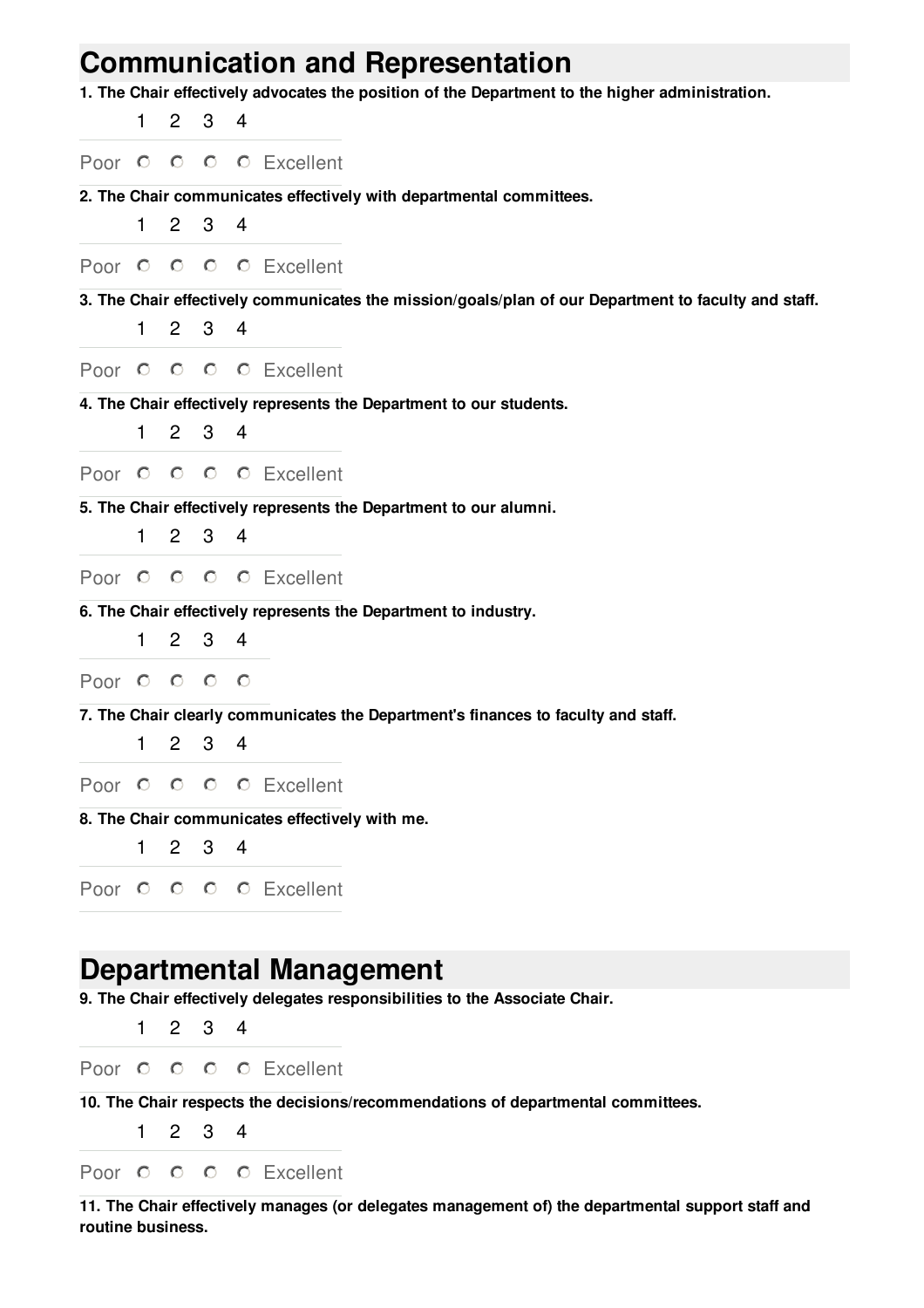|        | 1  | $\overline{2}$ | 3                   | 4              |                                                                                                                                                                              |
|--------|----|----------------|---------------------|----------------|------------------------------------------------------------------------------------------------------------------------------------------------------------------------------|
|        |    |                |                     |                | Poor O O O O Excellent                                                                                                                                                       |
|        |    |                |                     |                | 12. The Chair allocates department human resources effectively.                                                                                                              |
|        | 1  | $2^{\circ}$    | 3 <sup>1</sup>      | 4              |                                                                                                                                                                              |
|        |    |                |                     |                | Poor O O O O Excellent                                                                                                                                                       |
|        |    |                |                     |                | 13. The Chair allocates department financial resources effectively.                                                                                                          |
|        | 1. | $\mathbf{2}$   |                     | 3 <sub>4</sub> |                                                                                                                                                                              |
|        |    |                |                     |                | Poor O O O O Excellent                                                                                                                                                       |
|        |    |                |                     |                | 14. The Chair makes in-class teaching assignment decisions in a satisfactory manner.                                                                                         |
|        | 1. |                | $2 \quad 3 \quad 4$ |                |                                                                                                                                                                              |
|        |    |                |                     |                | Poor O O O O Excellent                                                                                                                                                       |
|        |    |                |                     |                | 15. The Chair effectively responded to faculty and staff concerns and criticisms.                                                                                            |
|        | 1. | $2^{\circ}$    |                     | 3 <sub>4</sub> |                                                                                                                                                                              |
|        |    |                |                     |                | Poor O O O O Excellent                                                                                                                                                       |
|        |    |                |                     |                | 16. The Chair demonstrates integrity, selflessness, and responsibility in department management as it<br>relates to resource allocation and judgement in salary adjustments. |
|        | 1  |                | $2 \quad 3 \quad 4$ |                |                                                                                                                                                                              |
| Poor O |    |                |                     |                | O O O Excellent                                                                                                                                                              |
|        |    |                |                     |                |                                                                                                                                                                              |
|        |    |                |                     |                | <b>Work Environment</b>                                                                                                                                                      |
|        |    |                |                     |                | 17. The Chair works to foster the professional development of staff.                                                                                                         |
|        | 1. | $2^{\circ}$    | 3                   | 4              |                                                                                                                                                                              |
|        |    |                |                     |                | Poor O O O O Excellent                                                                                                                                                       |
|        |    |                |                     |                | 18. The Chair works to foster the professional development of untenured faculty.                                                                                             |
|        | 1  | $\overline{2}$ | 3                   | 4              |                                                                                                                                                                              |
|        |    |                |                     |                | Poor O O O O Excellent                                                                                                                                                       |

**19. The Chair works to foster the professional development of tenured faculty.**

1 2 3 4

Poor O O O Excellent

**20. The Chair works to foster the professional development of lecturers.**

1 2 3 4

Poor O O O Excellent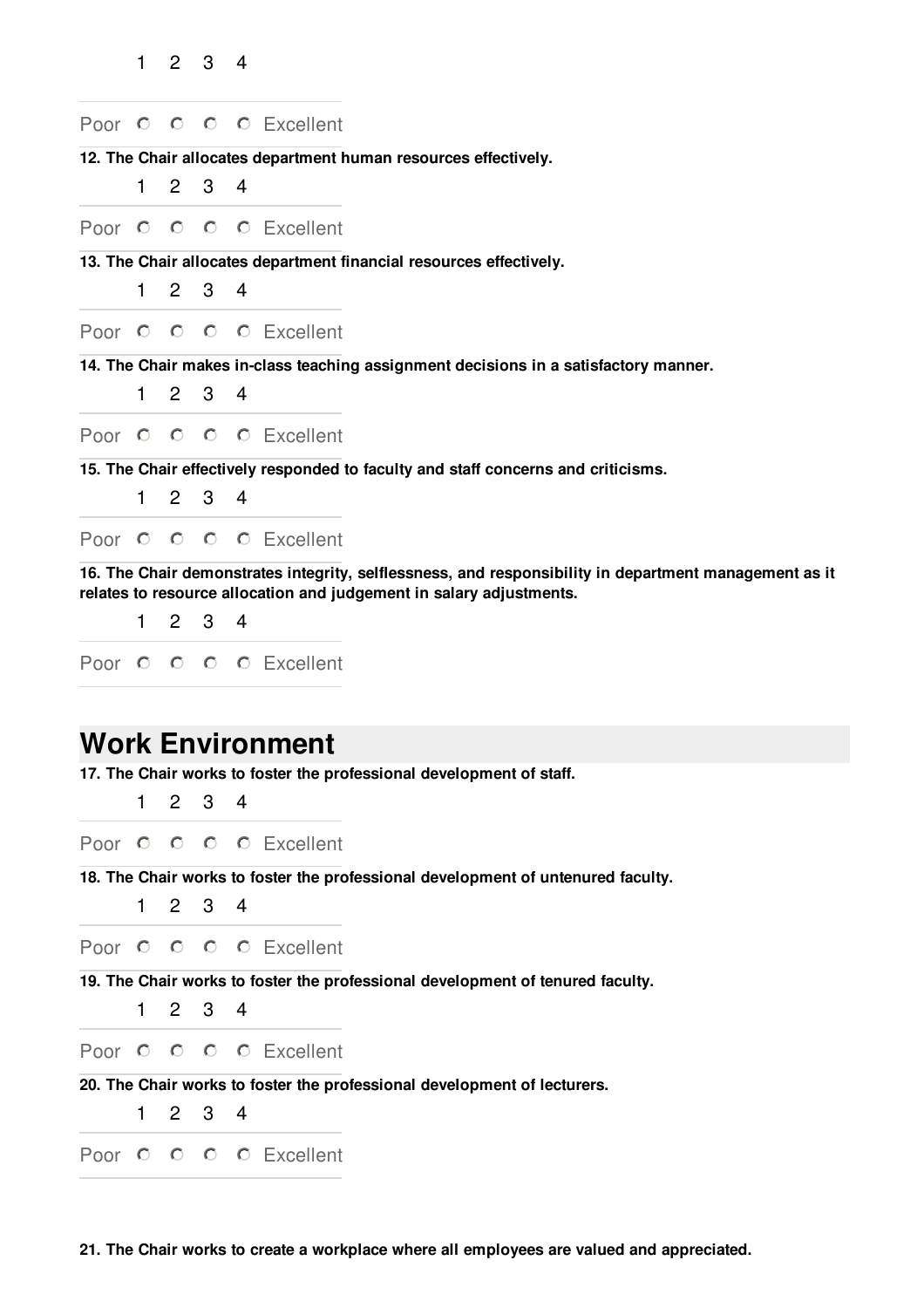|              | 1            | $\overline{2}$ | 3                   | $\overline{\phantom{0}}$ |                                                                                                                                                        |
|--------------|--------------|----------------|---------------------|--------------------------|--------------------------------------------------------------------------------------------------------------------------------------------------------|
| Poor $\circ$ |              | $\circ$        |                     |                          | O O Excellent                                                                                                                                          |
|              |              |                |                     |                          | 22. The Chair works to create a collegial workplace.                                                                                                   |
|              | 1            |                | $2 \quad 3$         | 4                        |                                                                                                                                                        |
| Poor $O$ $O$ |              |                |                     |                          | O O Excellent                                                                                                                                          |
|              |              |                |                     |                          | 23. The Chair understands the problems of the staff.                                                                                                   |
|              | 1            | $\mathbf{2}$   | 3                   | 4                        |                                                                                                                                                        |
|              |              |                |                     |                          | Poor O O O O Excellent                                                                                                                                 |
|              |              |                |                     |                          | 24. The Chair treats me with respect and values my contribution to the department.                                                                     |
|              | 1            | $\mathbf{2}$   | 3                   | 4                        |                                                                                                                                                        |
|              |              |                |                     |                          | Poor O O O O Excellent                                                                                                                                 |
|              |              |                |                     |                          |                                                                                                                                                        |
| Leadership   |              |                |                     |                          |                                                                                                                                                        |
|              |              |                |                     |                          | 25. The Chair has led the development of a clear and reasonable strategic plan.                                                                        |
|              | 1            |                | $2 \quad 3 \quad 4$ |                          |                                                                                                                                                        |
|              |              |                |                     |                          | Poor O O O O Excellent                                                                                                                                 |
|              | $\mathbf{1}$ |                |                     |                          | 26. The Chair has led the effective implementation of our strategic plan.                                                                              |
|              |              |                | $2 \quad 3 \quad 4$ |                          |                                                                                                                                                        |
|              |              |                |                     |                          | Poor O O O O Excellent                                                                                                                                 |
|              |              |                |                     |                          | 27. During the tenure of this Chair, steady progress has been made by the Department toward the<br>achievement of our undergraduate educational goals. |
|              | 1            | $\mathbf{2}$   | 3                   | 4                        |                                                                                                                                                        |
|              |              |                |                     |                          | Poor O O O O Excellent                                                                                                                                 |
|              |              |                |                     |                          | 28. During the tenure of this Chair, steady progress has been made by the Department toward the                                                        |
|              | $\mathbf{1}$ |                | $2 \quad 3 \quad 4$ |                          | achievement of our graduate educational goals.                                                                                                         |
|              |              |                |                     |                          |                                                                                                                                                        |
|              |              |                |                     |                          | Poor O O O O Excellent                                                                                                                                 |
|              |              |                |                     |                          | 29. During the tenure of this Chair, steady progress has been made by the Department toward the<br>achievement of our research goals.                  |
|              | 1.           |                | $2 \t3 \t4$         |                          |                                                                                                                                                        |
| Poor $O$ $O$ |              |                |                     |                          | O O Excellent                                                                                                                                          |
|              |              |                |                     |                          | 30. The Chair effectively leads the management of the Department's finances to achieve our strategic                                                   |
| goals.       | 1            |                | $2 \t3 \t4$         |                          |                                                                                                                                                        |
|              |              |                |                     |                          |                                                                                                                                                        |

Poor O O O Excellent

**31. During the tenure of this Chair, steady progress has been made by the Department toward the development of external resources.**